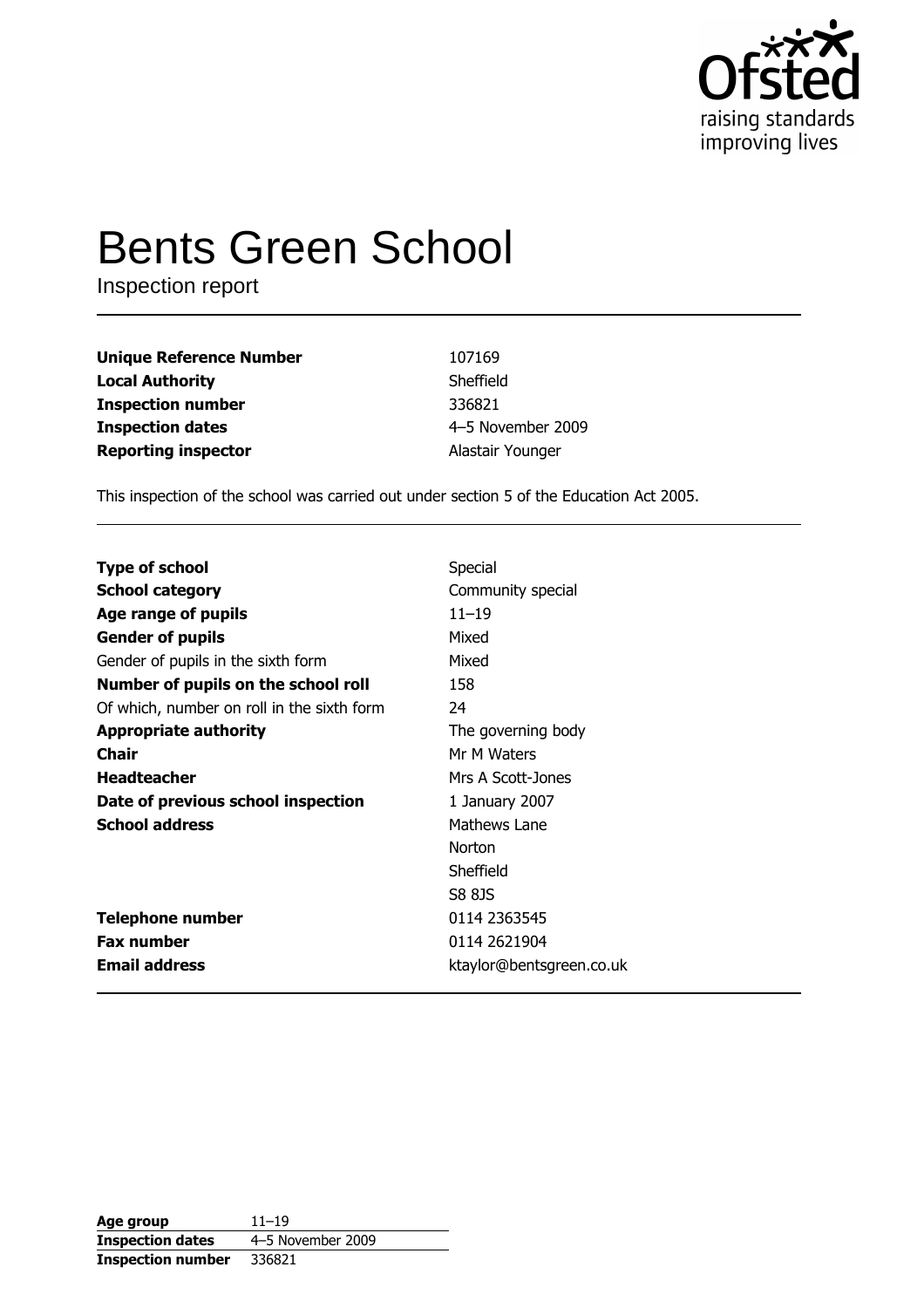The Office for Standards in Education, Children's Services and Skills (Ofsted) regulates and inspects to achieve excellence in the care of children and young people, and in education and skills for learners of all ages. It regulates and inspects childcare and children's social care, and inspects the Children and Family Court Advisory Support Service (Cafcass), schools, colleges, initial teacher training, work-based learning and skills training, adult and community learning, and education and training in prisons and other secure establishments. It rates council children's services, and inspects services for looked after children, safequarding and child protection.

Further copies of this report are obtainable from the school. Under the Education Act 2005, the school must provide a copy of this report free of charge to certain categories of people. A charge not exceeding the full cost of reproduction may be made for any other copies supplied.

If you would like a copy of this document in a different format, such as large print or Braille, please telephone 08456 404045, or email enquiries@ofsted.gov.uk.

You may copy all or parts of this document for non-commercial educational purposes, as long as you give details of the source and date of publication and do not alter the documentation in any way.

Royal Exchange Buildings St Ann's Square Manchester M2 7LA T: 08456 404045 Textphone: 0161 618 8524 E: enquiries@ofsted.gov.uk W: www.ofsted.gov.uk © Crown copyright 2009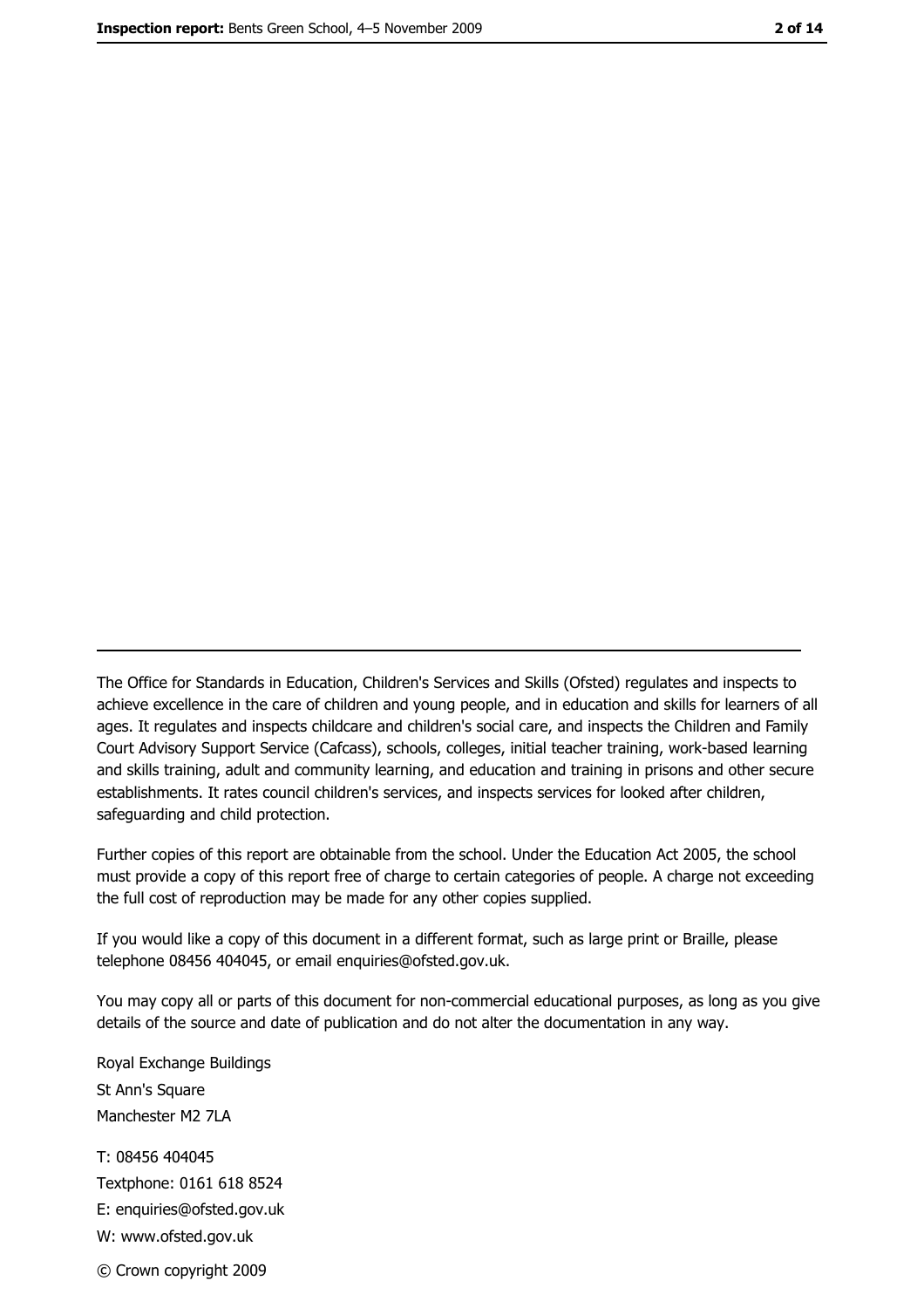# **Introduction**

This inspection was carried out by three additional inspectors. The inspectors visited 13 lessons, and held meetings with staff and students. They observed the school's work and looked at documentation relating to students' progress, safeguarding and school improvement. Forty eight parental questionnaires were analysed along with 95 questionnaires returned by students.

The inspection team reviewed many aspects of the school's work. It looked in detail at the following:

- whether students achieve in English as well as they do in other subjects  $\blacksquare$
- whether all groups of students make the progress expected of them  $\blacksquare$
- how well sixth form provision builds upon the previous achievements of students  $\blacksquare$
- cross-curricular links  $\blacksquare$
- what the school does to promote community cohesion.  $\blacksquare$

# Information about the school

Bents Green is a school for students with language and communication difficulties, including autism. Nearly all students also have moderate learning difficulties. Students are placed in the school if they are deemed emotionally, socially or behaviourally too vulnerable to thrive in a mainstream setting. Typically for schools of this type, boys significantly outnumber girls. Nearly all students are White British.

In September this year, the school relocated to different premises. It now operates on two sites, one for the main school and another for the sixth form. Plans are in the pipeline for another move when a new school is built.

There is residential provision for 20 students during the course of the week. Most students reside for only one or two nights per week. This provision was suspended shortly before the inspection when problems with the fabric of the building were identified by the school's managers. As a result, the school's residential provision has not been inspected by social care inspectors and there were no students in the residence during the inspection.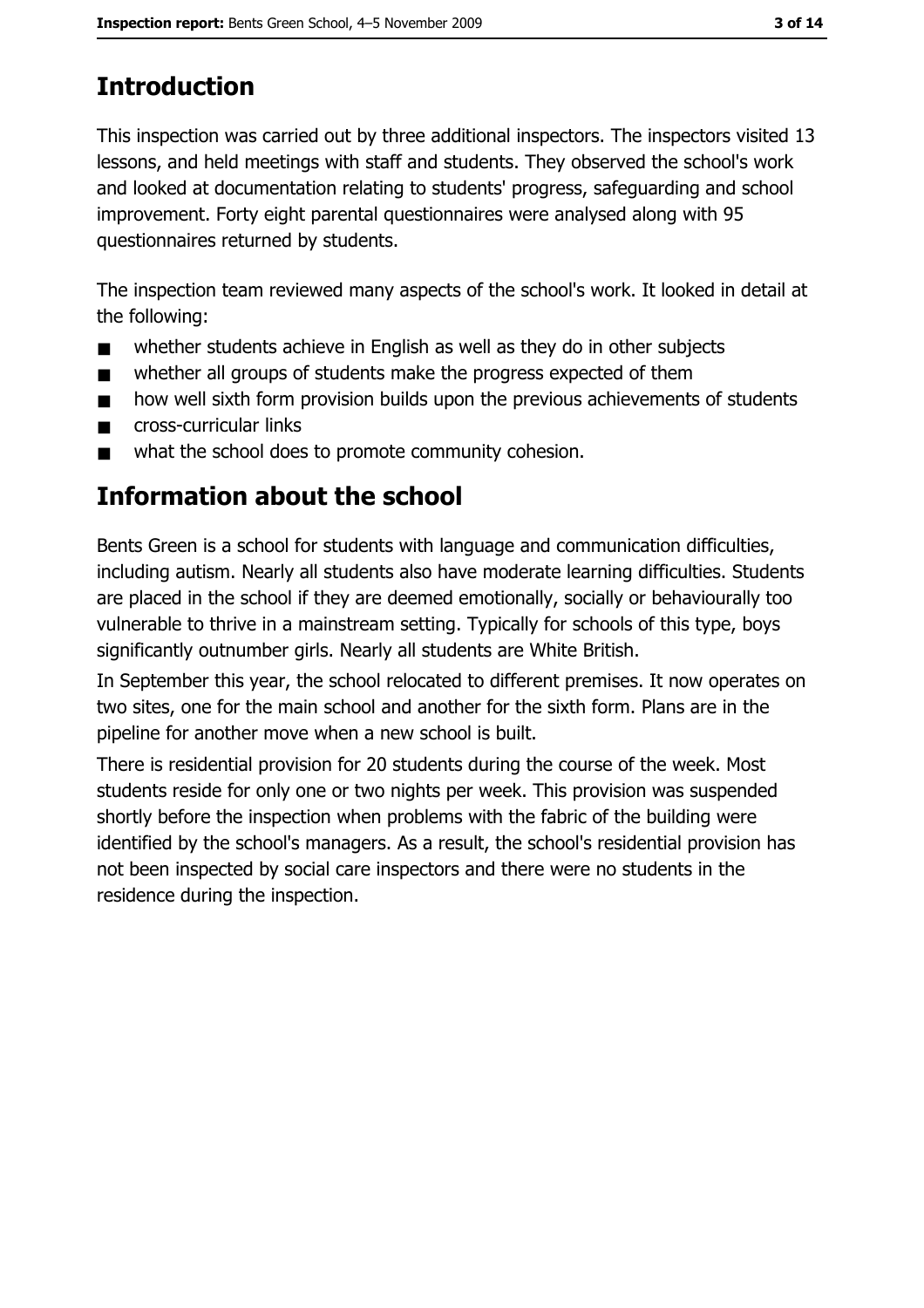# **Inspection judgements**

# Overall effectiveness: how good is the school?

#### The school's capacity for sustained improvement

## **Main findings**

Excellence is embedded in nearly every aspect of this wonderful school. Parents are overwhelmingly supportive of the ways in which it is helping their children to secure optimism for the future and independence in adult life. Staff and students share enormous pride in the school, which for the third time in succession has been judged to be 'outstanding' by inspectors. This bears testament to outstanding leadership and management, which has embedded a culture of ambition, success and enjoyment across the whole school. With its drive for sustained improvement, achieved through fine-tuning rather than radical change, the school is exceptionally well placed to maintain its position.

Outstanding teaching results in students thoroughly enjoying learning. As a result, they develop excellent attitudes, work hard and behave exceptionally well. Attendance is among the highest of all secondary schools in Sheffield. Students' achievement is outstanding across the whole of the excellent curriculum. This curriculum extends well beyond the classroom, often into the evening and frequently over weekends and school holidays, thanks to the support of skilled and dedicated staff and the stalwart support of the charity 'Friends of Bent Green'. These out-of-school activities are opened up to children from other schools in the city and make a significant contribution to the whole community. In most respects the school's contribution to furthering community cohesion is outstanding, but there is little discrete planning to show how this can be extended still further, nor identification of how the impact of its efforts are evaluated.

In every respect, the care, guidance and support offered to students are outstanding. Wanting the best for every student lies at the heart of the school's success. Every sentence in the school's statement of aims and every initiative for improvement in the development plan refer to 'students'. A typical comment from parents is that, 'They don't expect the child to fit into the school, they expect the school to fit the child'. It would be hard to find a better definition of this outstanding school.

## What does the school need to do to improve further?

- Develop plans to show how the school can further extend its contribution to  $\blacksquare$ community cohesion and include in it the criteria by which it will measure its **SUCCESS** 
	- Do this through consultation with students, parents and representatives of the local and wider community, to identify the contribution the school can make to the whole community, including through national and international links.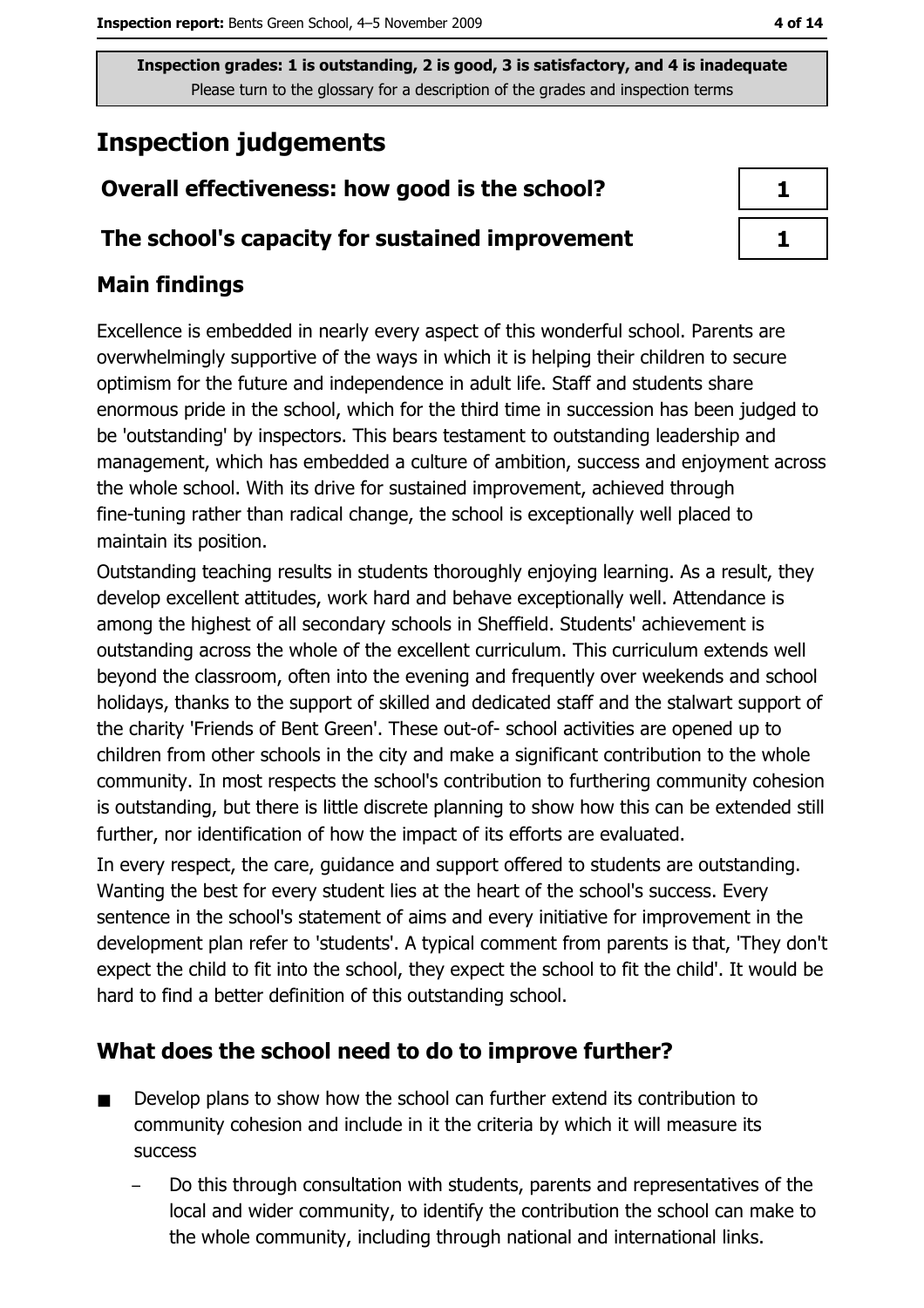#### **Outcomes for individuals and groups of pupils**

There is no doubt that students enjoy their learning. They attend whenever they can and show huge enthusiasm in class. Their behaviour is exemplary. Coupled with outstanding teaching this creates an atmosphere of high aspiration in which students achieve outstandingly well. In lessons observed during the inspection, learning and progress were judged to be outstanding in more than a half. Most students enter the school in Year 7 at a level of attainment more usually found among students some five years younger. By the time they reach the end of Year 11, many are able to achieve success in Entry Level accreditation which recognises that they are performing at about Level 2 or 3 of the National Curriculum. Occasionally, higher attaining students gain GCSE passes in the lower range of grades.

In recent years the severity of students' learning and other difficulties has significantly increased. A measure of the school's success is that while this has been happening, standards have not fallen. While attainment in English, especially in writing and comprehension tends to be lower than in science and mathematics, achievement is equally outstanding when taking into account the fact that slow acquisition of literacy skills is one of the defining features of students' recognised learning difficulties. There is no evidence to suggest that any group of students achieves significantly differently to any other. Great care is taken in all lessons to ensure that the needs of the very small minority of girls are met and that they are fully included.

The school recognises that for most parents and students the greatest service that can be done is to help students become more socially adept and independent. In this respect, the school's work is outstanding. A typical comment from students is that, 'I'm looking forward to what the future throws at me'. Students are relaxed because they feel safe. This lends an air of calm in and out of the classroom. Excellent attention is paid to promoting healthy lifestyles. Students' emotional well-being is regarded equally as important as their physical well-being. Students' views are always taken into account and they know this. Many are involved in contributing ideas to ensure that their new school, when it is built, will be well suited to their needs.

During the inspection the school band was involved in rehearsals for an imminent performance at the Roval Albert Hall, where they meet and mix with other students from all walks of life. Competing to play at the National Festival of Music for Youth has become an annual event which broadens their horizons, enhances their self-esteem and contributes enormously to how they can contribute to the community.

These are the grades for pupils' outcomes

 $\mathbf{1}$ 

 $\overline{1}$  The grades for attainment and attendance are: 1 is high; 2 is above average; 3 is broadly average; and 4 is low.

<sup>\*</sup> In some special schools inspectors do not make a judgement about attainment in relation to expectations of the pupils' age.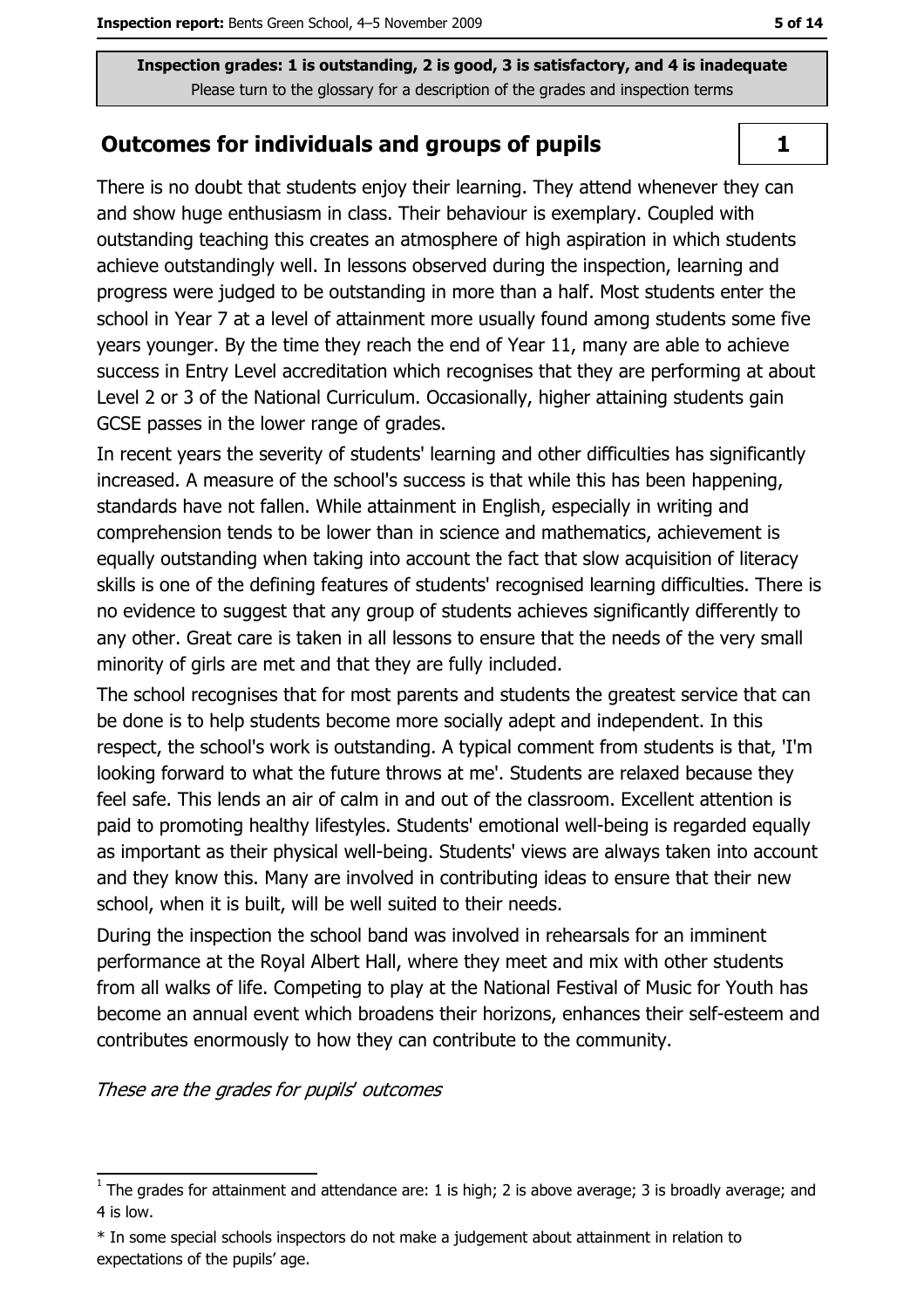| ۰.<br>۰. |  |
|----------|--|
|----------|--|

| Pupils' achievement and the extent to which they enjoy their learning                                                     |        |  |
|---------------------------------------------------------------------------------------------------------------------------|--------|--|
| Taking into account:<br>Pupils' attainment <sup>1</sup>                                                                   | $\ast$ |  |
| The quality of pupils' learning and their progress                                                                        | 1      |  |
| The quality of learning for pupils with special educational needs and/or<br>disabilities and their progress               |        |  |
| The extent to which pupils feel safe                                                                                      | 1      |  |
| <b>Pupils' behaviour</b>                                                                                                  | 1      |  |
| The extent to which pupils adopt healthy lifestyles                                                                       | 1      |  |
| The extent to which pupils contribute to the school and wider community                                                   |        |  |
| The extent to which pupils develop workplace and other skills that will<br>contribute to their future economic well-being | 1      |  |
| Taking into account:<br>Pupils' attendance <sup>1</sup>                                                                   | 2      |  |
| The extent of pupils' spiritual, moral, social and cultural development                                                   |        |  |

#### How effective is the provision?

Teaching of the highest standard prevails. It involves all students, irrespective of ability, in a wide range of exciting activities, well matched to their individual targets and learning objectives. Expectations are very high and teachers ensure that all students are equally well challenged to achieve success. Support is adeptly directed to those students who need it most. For some, this is to support their learning, for others, their behavioural and emotional well-being. Teachers are skilled in weaving together different strands of the curriculum. They ensure that literacy and numeracy skills are promoted irrespective of the subject being taught and that the promotion of students' personal, health and social education pervades every lesson. A successful mathematics lesson was characterised by the teacher constantly exhorting students to talk to one another to help them solve problems. The emphasis was as much about promoting communication as about learning fractions.

Classroom staff share a great affinity with students. This contributes to the sense of harmony found in classrooms and to the outstanding level of care, guidance and support offered to students. Typical of this was the sensitive support offered to a student who was troubled by having given what he perceived to be a wrong response to a question. The ensuing support ensured that his dignity was rescued. Excellent use is made of computers to help students learn and make this learning enjoyable. In an outstanding geography lesson, students were enthused as they used a well known website to look at aerial photographs of their homes and other familiar features of the locality. Teachers take great care to check that what they teach is being remembered by students and contributing to their learning. In a mathematics lesson the benefits of this were seen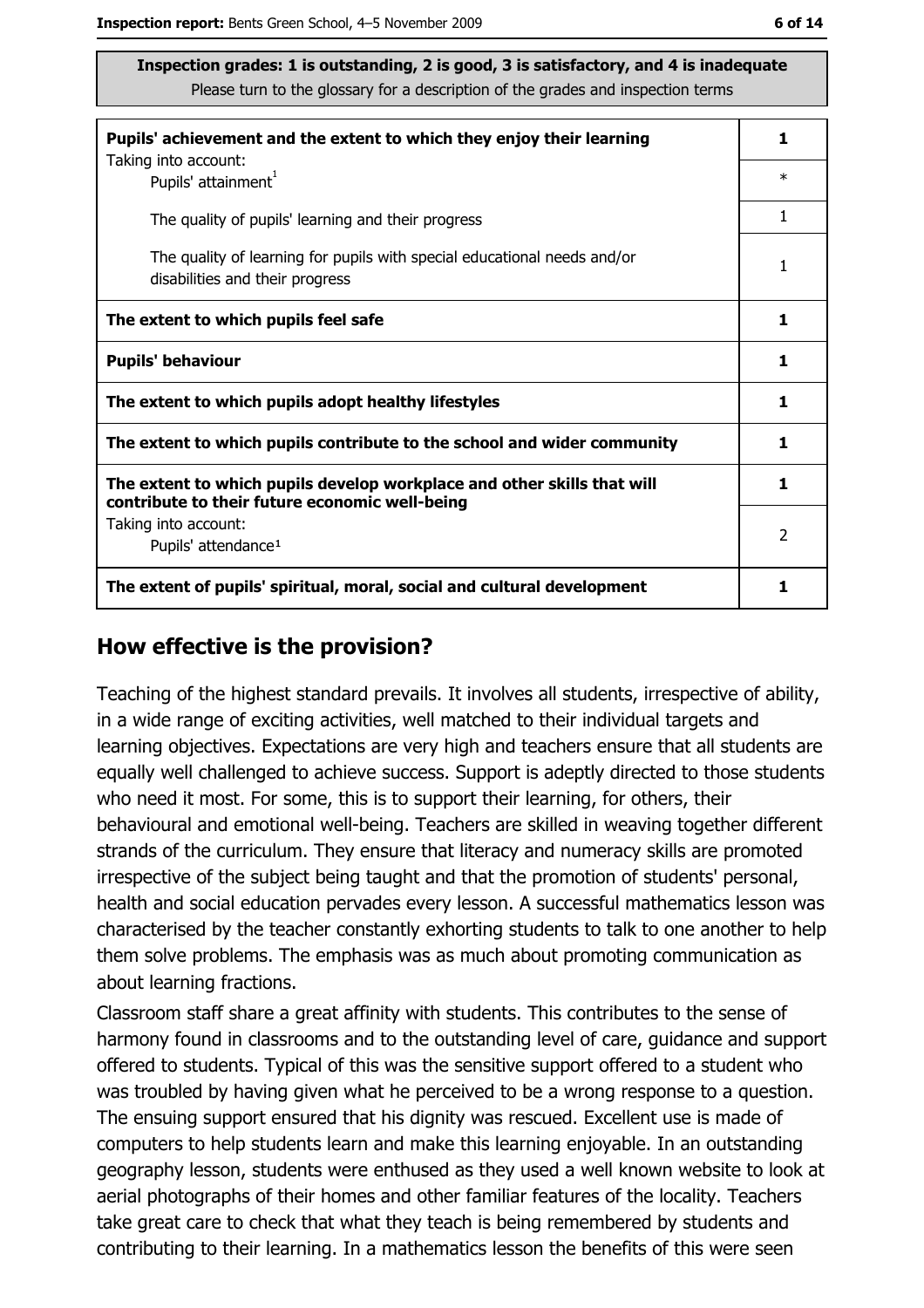when the teacher encouraged students to say if they were finding the work too easy and quickly moved some on to harder work. The curriculum is enhanced by a wide range of initiatives, carefully tailored to the needs of different groups. Systematic identification of individual needs feeds into the drafting of individual support plans and from there into consultation clinics which involve intricate and extremely effective work with many other agencies and professionals, the purpose of which is to identify any need for external support. Once identified, this support is given, for instance, through targeted support for reading, writing and spelling and a scheme of art therapy to support communication and emotional development.

These are the grades for the quality of provision

| The quality of teaching                                                                                    |  |
|------------------------------------------------------------------------------------------------------------|--|
| Taking into account:                                                                                       |  |
| The use of assessment to support learning                                                                  |  |
| The extent to which the curriculum meets pupils' needs, including, where<br>relevant, through partnerships |  |
| The effectiveness of care, guidance and support                                                            |  |

#### How effective are leadership and management?

Outstandingly effective leadership and management have been the cornerstone of the school's success over a long period of time. The school has been judged to be outstanding on each of its last three inspections yet not one shred of complacency is evident. While the school receives many plaudits, the focus of its work rests entirely with promoting the education and well-being of students. Leadership and management are exemplary at all levels. This is because all staff are proud to work in this school and share a similar dedication to putting students' needs before their own. The governing body is very influential. They are rigorous in their duties and play a full part in seeking and reporting the views of parents and students. At times they depend too much on information provided by the headteacher and staff rather than being involved in finding out for themselves what goes on in school. The school goes out of its way to involve parents and carers in the work it does and nearly all are highly appreciative of this. Confidence in this is expressed by a typical comment that 'I feel sure that when my son is old enough to leave school they will continue to help him and myself.

The school systematically forges excellent partnerships with other providers, organisations and services to further the success and lives of students and to prevent them, in the words of one charity worker, 'from falling off a cliff' when they leave school. The school rigorously ensures that equal opportunities are extended to all students. It strongly promotes areas of achievement where its students can compete equally, and often favourably, with those who are less disadvantaged. These include music, where many students excel because of their heightened ability to learn and implement rules and sequences.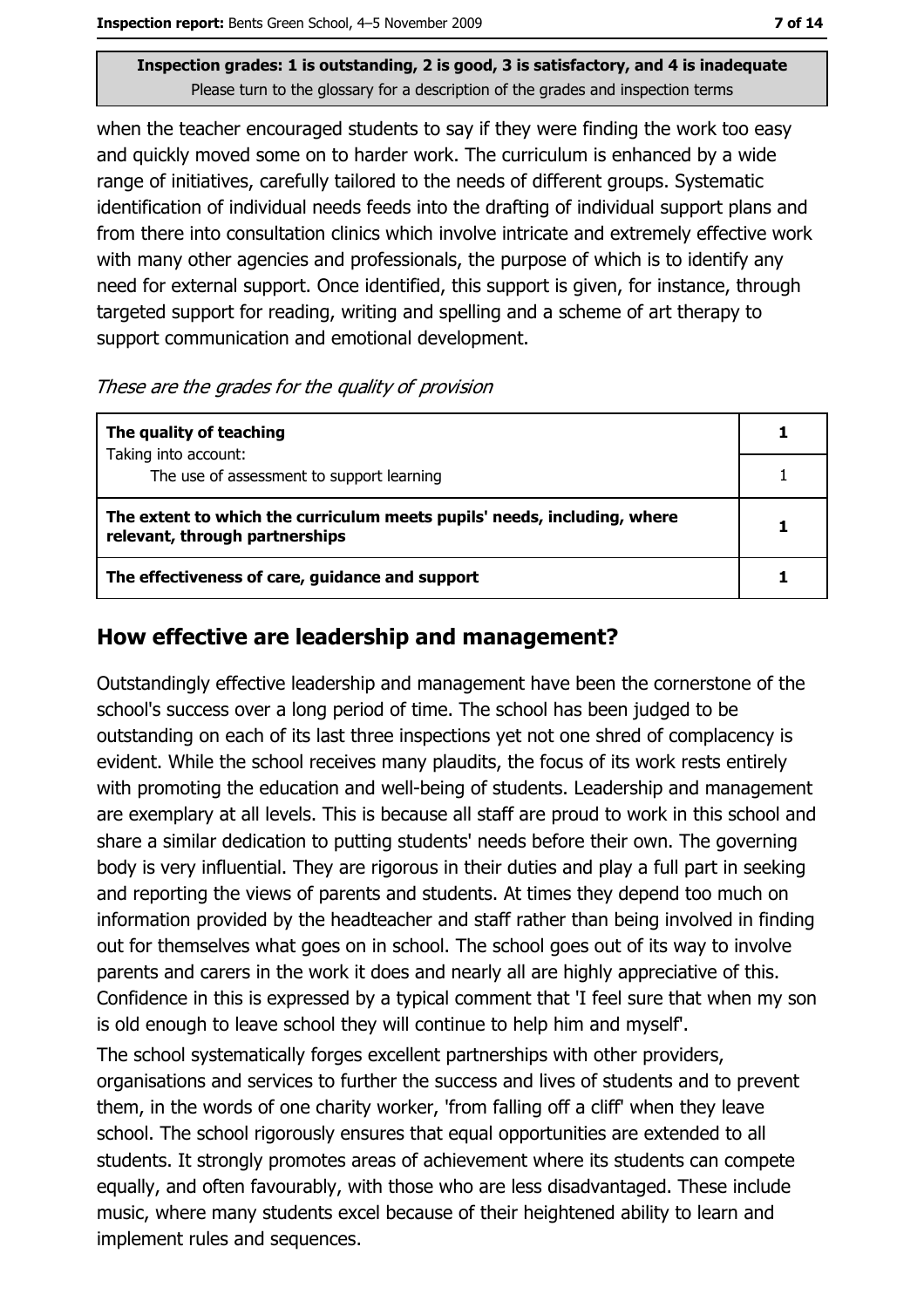Rigorous attention is paid to the safeguarding of students. Minor administrative omissions do not encroach on the school's drive to ensure that all students are kept safe and well cared for. The school has an excellent understanding of the community it serves and is influential at a local and national level in fostering understanding of language and communication difficulties, including autism. Clearer formal planning for how it intends to build upon this base in order to share its expertise more broadly in the community is needed. Spending is prudent and well planned for. The school gives the community excellent value for money.

These are the grades for leadership and management

| The effectiveness of leadership and management in embedding ambition and<br>driving improvement                                                                     |                         |  |
|---------------------------------------------------------------------------------------------------------------------------------------------------------------------|-------------------------|--|
| Taking into account:<br>The leadership and management of teaching and learning                                                                                      |                         |  |
| The effectiveness of the governing body in challenging and supporting the<br>school so that weaknesses are tackled decisively and statutory responsibilities<br>met | 2                       |  |
| The effectiveness of the school's engagement with parents and carers                                                                                                | 1                       |  |
| The effectiveness of partnerships in promoting learning and well-being                                                                                              | 1                       |  |
| The effectiveness with which the school promotes equality of opportunity and<br>tackles discrimination                                                              | 1                       |  |
| The effectiveness of safeguarding procedures                                                                                                                        | 2                       |  |
| The effectiveness with which the school promotes community cohesion                                                                                                 | $\overline{\mathbf{2}}$ |  |
| The effectiveness with which the school deploys resources to achieve<br>value for money                                                                             | ъ                       |  |

## **Sixth form**

Most students have closed in on the limits that their special educational needs and/or disabilities impose on their academic learning by the time they join the sixth form. At this point the focus of their education shifts to their personal development and preparation for adult life. In this, the school excels. While the promotion of the basic skills of literacy, numeracy, and information and communication technology is in no way diminished, students are given a wealth of support to help them become more independent and ready for future challenges. These include those in the workplace or in other forms of education or training. A very strong student council contributes enormously to the content of the curriculum and how students want provision to develop. All students have the opportunity to experience life in the workplace through short periods of work experience. Students are helped and encouraged to travel independently with the result that most progress from needing quided support to becoming totally independent young people. The successful partnership with others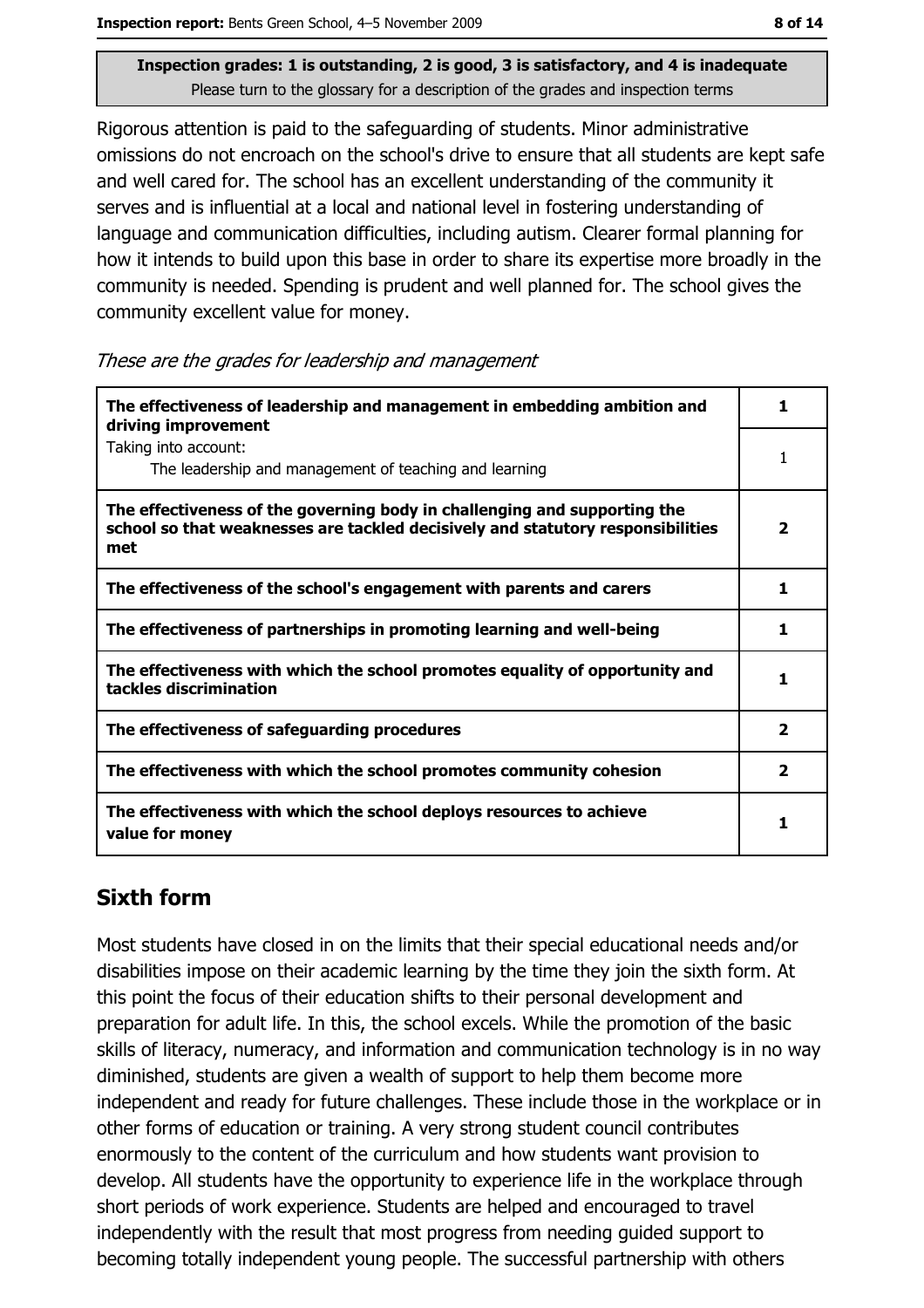results in students being offered a safe and controlled introduction to the adult world. It teaches them how to deal successfully with adult situations and develop the social skills that lead to greater independence.

These are the grades for the sixth form

| <b>Overall effectiveness of the sixth form</b> |  |  |
|------------------------------------------------|--|--|
| Taking into account:                           |  |  |
| Outcomes for students in the sixth form        |  |  |
| The quality of provision in the sixth form     |  |  |
| Leadership and management of the sixth form    |  |  |

#### **Views of parents and carers**

Parents wholeheartedly support the school. They report that their children feel safe and happy and are making good progress because they are well taught. Nearly all parents feel that they are kept well informed about their children's progress. Parents are happy that their children are being well prepared for the future and that the school is led and managed effectively. Inspectors agree with the very positive views of parents.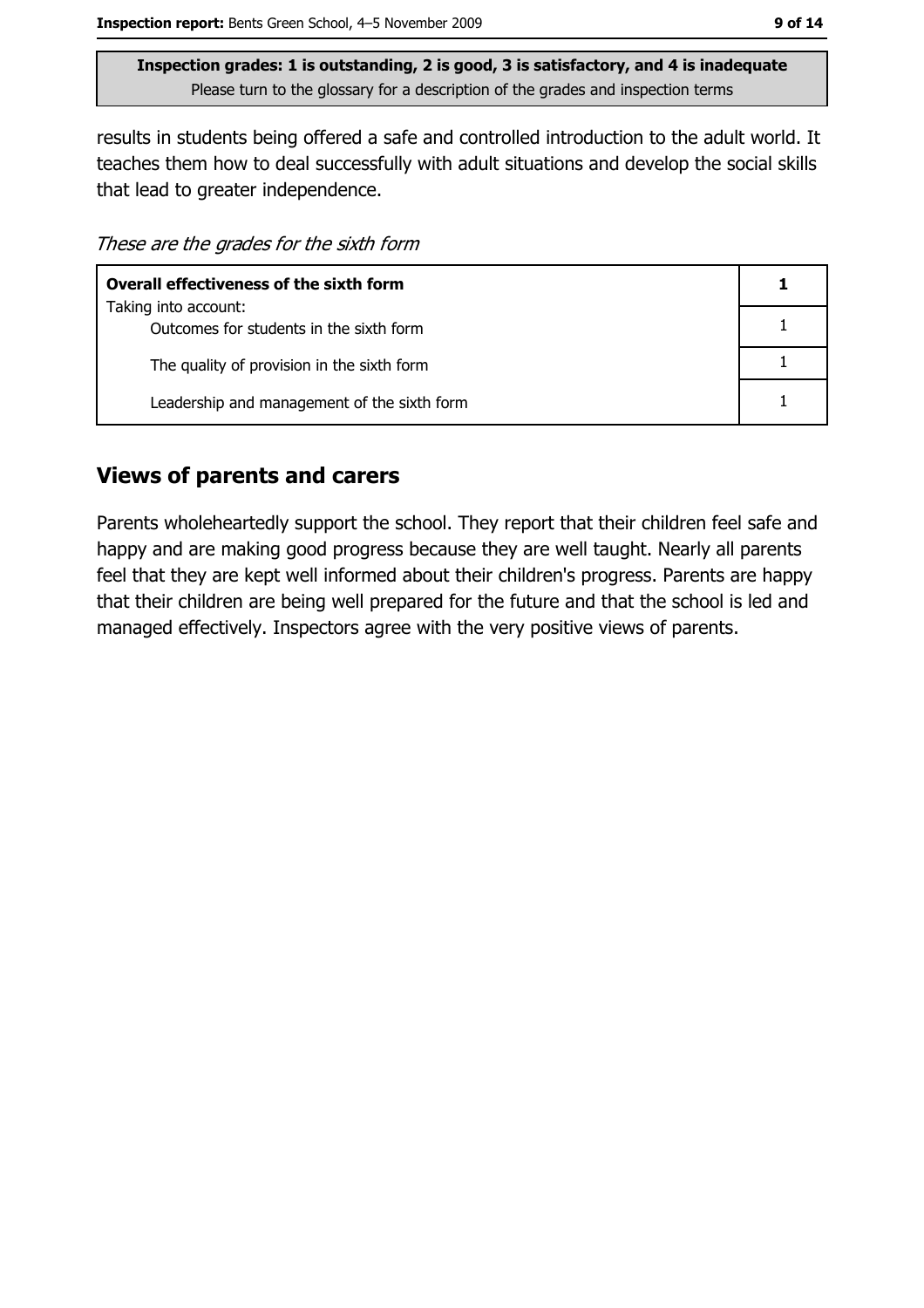#### Responses from parents and carers to Ofsted's questionnaire

Ofsted invited all the registered parents and carers of pupils registered at Bents Green School to complete a questionnaire about their views of the school.

In the questionnaire, parents and carers were asked to record how strongly they agreed with 13 statements about the school.

The inspection team received 48 completed questionnaires by the end of the on-site inspection. In total, there are 158 pupils registered at the school.

| <b>Statements</b>                                                                                                                                                                                                                                       | <b>Strongly</b><br><b>Agree</b> |               |              |               | <b>Disagree</b><br><b>Agree</b> |                |              |                |  |  |  | <b>Strongly</b><br>disagree |
|---------------------------------------------------------------------------------------------------------------------------------------------------------------------------------------------------------------------------------------------------------|---------------------------------|---------------|--------------|---------------|---------------------------------|----------------|--------------|----------------|--|--|--|-----------------------------|
|                                                                                                                                                                                                                                                         | <b>Total</b>                    | $\frac{0}{0}$ | <b>Total</b> | $\frac{0}{0}$ | <b>Total</b>                    | $\frac{0}{0}$  | <b>Total</b> | $\frac{0}{0}$  |  |  |  |                             |
| My child enjoys school                                                                                                                                                                                                                                  | 31                              | 65            | 7            | 15            | $\mathbf 0$                     | 0              | 0            | 0              |  |  |  |                             |
| The school keeps my child<br>safe                                                                                                                                                                                                                       | 37                              | 77            | 10           | 21            | $\mathbf 0$                     | 0              | 0            | 0              |  |  |  |                             |
| The school informs me<br>about my child's progress                                                                                                                                                                                                      | 32                              | 67            | 13           | 27            | $\mathbf{1}$                    | $\overline{2}$ | $\mathbf{0}$ | 0              |  |  |  |                             |
| My child is making enough<br>progress at this school                                                                                                                                                                                                    | 28                              | 58            | 18           | 38            | $\mathbf 0$                     | 0              | 1            | $\overline{2}$ |  |  |  |                             |
| The teaching is good at this<br>school                                                                                                                                                                                                                  | 32                              | 67            | 14           | 29            | $\mathbf{1}$                    | $\overline{2}$ | 0            | 0              |  |  |  |                             |
| The school helps me to<br>support my child's learning                                                                                                                                                                                                   | 27                              | 56            | 20           | 42            | $\mathbf{1}$                    | $\overline{2}$ | 0            | 0              |  |  |  |                             |
| The school helps my child to<br>have a healthy lifestyle                                                                                                                                                                                                | 24                              | 50            | 22           | 46            | $\mathbf 0$                     | 0              | 0            | 0              |  |  |  |                             |
| The school makes sure that<br>my child is well prepared for<br>the future (for example<br>changing year group,<br>changing school, and for<br>children who are finishing<br>school, entering further or<br>higher education, or<br>entering employment) | 32                              | 67            | 13           | 27            | $\mathbf{1}$                    | $\overline{2}$ | $\mathbf 0$  | 0              |  |  |  |                             |
| The school meets my child's<br>particular needs                                                                                                                                                                                                         | 41                              | 85            | 6            | 13            | $\mathbf 0$                     | 0              | $\mathbf{1}$ | $\overline{2}$ |  |  |  |                             |
| The school deals effectively<br>with unacceptable behaviour                                                                                                                                                                                             | 36                              | 75            | 10           | 21            | $\mathbf 0$                     | 0              | 0            | 0              |  |  |  |                             |
| The school takes account of<br>my suggestions and<br>concerns                                                                                                                                                                                           | 31                              | 65            | 15           | 31            | $\mathbf{1}$                    | 2              | 0            | 0              |  |  |  |                             |
| The school is led and<br>managed effectively                                                                                                                                                                                                            | 37                              | 77            | 9            | 19            | $\mathbf{1}$                    | $\overline{2}$ | 0            | $\mathbf 0$    |  |  |  |                             |
| Overall, I am happy with my<br>child's experience at this<br>school                                                                                                                                                                                     | 38                              | 79            | 8            | 17            | $\mathbf{1}$                    | $\overline{2}$ | 0            | 0              |  |  |  |                             |

The table above summarises the responses that parents and carers made to each statement. The percentages indicate the proportion of parents and carers giving that response out of the total number of completed questionnaires. Where one or more parents and carers chose not to answer a particular question, the percentages will not add up to 100%.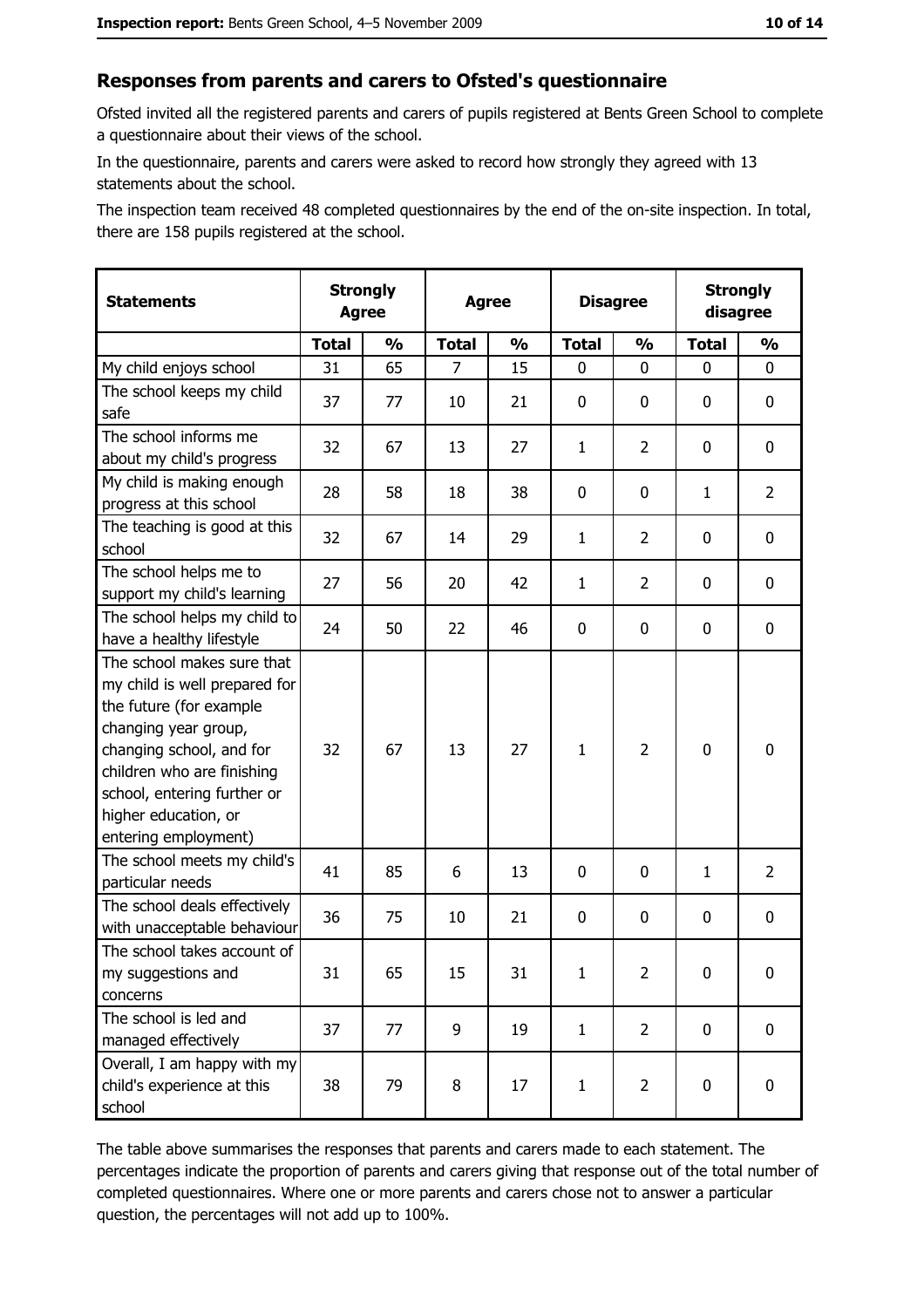# Glossary

| Grade   | <b>Judgement</b> | <b>Description</b>                                                                                                                                                                                                               |
|---------|------------------|----------------------------------------------------------------------------------------------------------------------------------------------------------------------------------------------------------------------------------|
| Grade 1 | Outstanding      | These features are highly effective. An oustanding<br>school provides exceptionally well for its pupils' needs.                                                                                                                  |
| Grade 2 | Good             | These are very positive features of a school. A school<br>that is good is serving its pupils well.                                                                                                                               |
| Grade 3 | Satisfactory     | These features are of reasonable quality. A satisfactory<br>school is providing adequately for its pupils.                                                                                                                       |
| Grade 4 | Inadequate       | These features are not of an acceptable standard. An<br>inadequate school needs to make significant<br>improvement in order to meet the needs of its pupils.<br>Ofsted inspectors will make further visits until it<br>improves. |

## What inspection judgements mean

### Overall effectiveness of schools inspected between September 2007 and July 2008

|                       | Overall effectiveness judgement (percentage of<br>schools) |      |                     |                   |  |
|-----------------------|------------------------------------------------------------|------|---------------------|-------------------|--|
| <b>Type of school</b> | <b>Outstanding</b>                                         | Good | <b>Satisfactory</b> | <b>Inadequate</b> |  |
| Nursery schools       | 39                                                         | 58   | 3                   | 0                 |  |
| Primary schools       | 13                                                         | 50   | 33                  | 4                 |  |
| Secondary schools     | 17                                                         | 40   | 34                  | 9                 |  |
| Sixth forms           | 18                                                         | 43   | 37                  | $\overline{2}$    |  |
| Special schools       | 26                                                         | 54   | 18                  | $\overline{2}$    |  |
| Pupil referral units  | 7                                                          | 55   | 30                  | 7                 |  |
| All schools           | 15                                                         | 49   | 32                  | 5                 |  |

New school inspection arrangements were introduced on 1 September 2009. This means that inspectors now make some additional judgements that were not made previously.

The data in the table above were reported in The Annual Report of Her Majesty's Chief Inspector of Education, Children's Services and Skills 2007/08.

Percentages are rounded and do not always add exactly to 100. Secondary school figures include those that have sixth forms, and sixth form figures include only the data specifically for sixth form inspection judgements.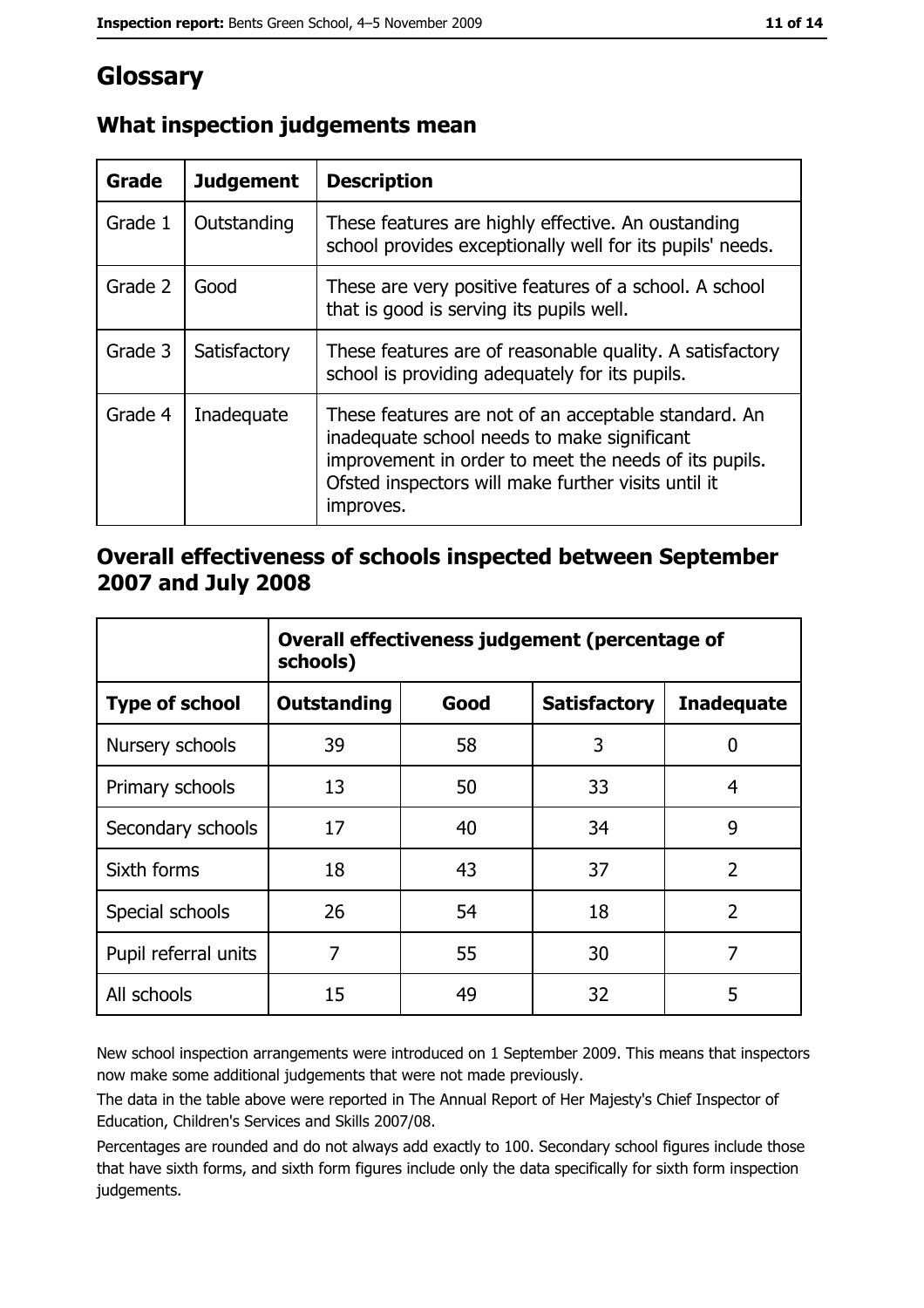# **Common terminology used by inspectors**

| Achievement:                  | the progress and success of a pupil in<br>their learning, development or training.                                                                                                                                                                                                                           |
|-------------------------------|--------------------------------------------------------------------------------------------------------------------------------------------------------------------------------------------------------------------------------------------------------------------------------------------------------------|
| Attainment:                   | the standard of the pupils' work shown by<br>test and examination results and in<br>lessons.                                                                                                                                                                                                                 |
| Capacity to improve:          | the proven ability of the school to<br>continue improving. Inspectors base this<br>judgement on what the school has<br>accomplished so far and on the quality of<br>its systems to maintain improvement.                                                                                                     |
| Leadership and management:    | the contribution of all the staff with<br>responsibilities, not just the headteacher,<br>to identifying priorities, directing and<br>motivating staff and running the school.                                                                                                                                |
| Learning:                     | how well pupils acquire knowledge,<br>develop their understanding, learn and<br>practise skills and are developing their<br>competence as learners.                                                                                                                                                          |
| <b>Overall effectiveness:</b> | inspectors form a judgement on a school's<br>overall effectiveness based on the findings<br>from their inspection of the school. The<br>following judgements, in particular,<br>influence what the overall effectiveness<br>judgement will be.                                                               |
|                               | The school's capacity for sustained<br>improvement.<br>Outcomes for individuals and groups<br>of pupils.<br>The quality of teaching.<br>The extent to which the curriculum<br>meets pupil's needs, including where<br>relevant, through partnerships.<br>The effectiveness of care, guidance<br>and support. |
| Progress:                     | the rate at which pupils are learning in<br>lessons and over longer periods of time. It<br>is often measured by comparing the<br>pupils' attainment at the end of a key<br>stage with their attainment when they<br>started.                                                                                 |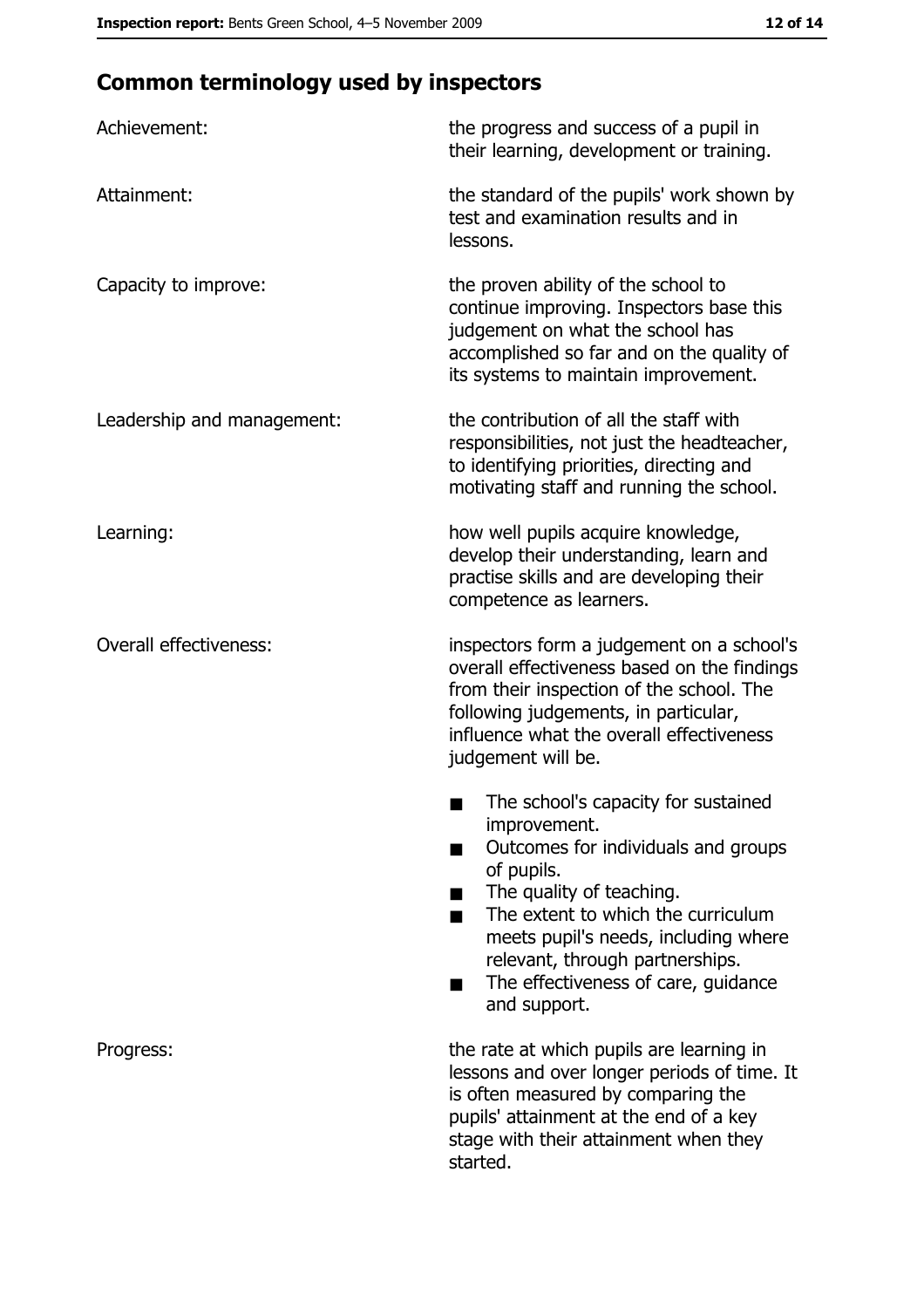This letter is provided for the school, parents and carers to share with their children. It describes Ofsted's main findings from the inspection of their school.



09 November 2009

**Dear Students** 

It was a pleasure to visit your outstanding school. Thank you for making our visit so enjoyable.

We were extremely impressed by everything that was going on during our visit. It was a joy to see you being so well taught, to see you working so hard and to notice how much you were enjoying your classes. This is why you are making outstanding progress. Your behaviour was excellent. We missed seeing a few of you because you were rehearsing for the concert at the Royal Albert Hall. We hope this goes well.

One of us spent a morning in the sixth form. You know it better as Post-16. Whatever it's called it is mightily impressive and it is clearly achieving great success in helping you to become more independent, sociable and extremely well prepared for adult life.

Thanks to all of you who filled in questionnaires for us. It was good of you to answer them so honestly.

It was a shame not to be able to see you in the residence but I understand that everything should be back to normal soon. Thanks to all of you who spared time to tell us how much you enjoyed your occasional overnight stays.

To achieve the ongoing success so evident at Bents Green takes a lot of hard work. We feel that the people who lead and manage the school so outstandingly well deserve special thanks. Before we left we asked them to keep up the good work and to plan very carefully what more the school can do by working even more closely with other people from different parts of the community.

Good luck for the future

Mr Alastair Younger

Lead inspector